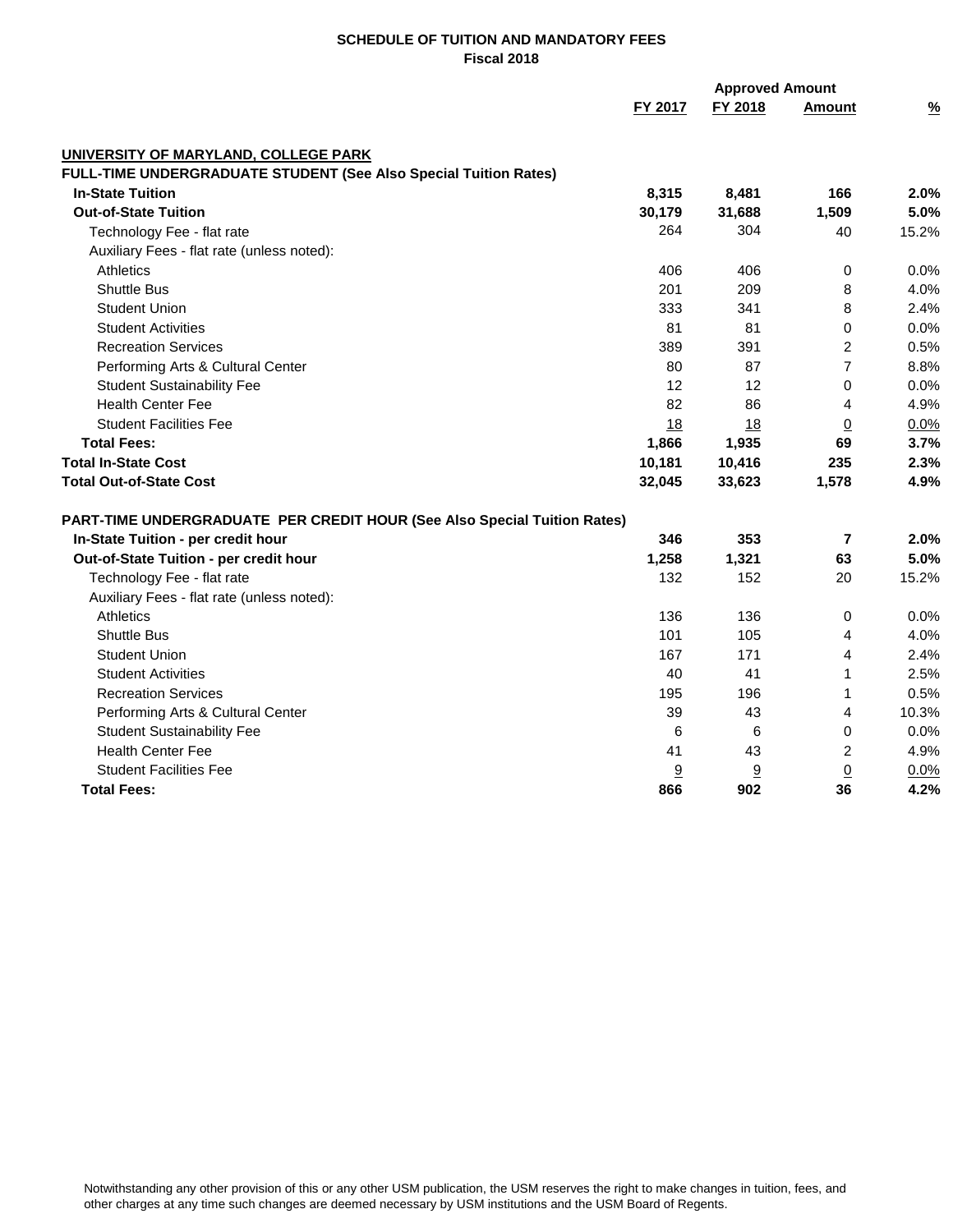**FY 2017 FY 2018 Amount % Approved Amount**

# **SPECIAL TUITION RATES FOR UNDERGRADUATES:**

**JUNIORS & SENIORS MAJORING IN BUSINESS, ENGINEERING, & COMPUTER SCIENCE**

**These students pay the annual standard tuition and mandatory fees above PLUS the annual differential pricing rate. In-State and Out-of-State undergraduate students pay the same differential pricing rate.**

| Full-time Undergraduate Jr./Sr. rate<br>Part-time Undergraduate Jr./Sr. rate (per credit hour) | 1,400<br>58 | 2,800<br>116 | 1,400<br>58    | 100.0%<br>100.0% |
|------------------------------------------------------------------------------------------------|-------------|--------------|----------------|------------------|
|                                                                                                |             |              |                |                  |
| <b>FULL-TIME UNDERGRADUATE STUDENT</b>                                                         |             |              |                |                  |
| In-State Tuition                                                                               | 8,315       | 8,481        | 388            | 2.0%             |
| Out-of-State Tuition                                                                           | 30,179      | 31,688       | 1,395          | 5.0%             |
| Differential Pricing Rate Jr./Sr.                                                              | 1,400       | 2,800        | 1,400          | 100.0%           |
| Fees (Per Student)                                                                             | 1,866       | 1,935        | <u>69</u>      | 3.7%             |
| <b>Total In-State Full-time</b>                                                                | 11,581      | 13,216       | 1,857          | 14.1%            |
| <b>Total Out-of-State Full-time</b>                                                            | 33,445      | 36,423       | 2,864          | 8.9%             |
| <b>PART-TIME UNDERGRADUATE</b>                                                                 |             |              |                |                  |
| In-State Tuition (Per Credit Hour)                                                             | 346         | 353          | 7              | 2.0%             |
| Out-of-State Tuition (Per Credit Hour)                                                         | 1,258       | 1,321        | 63             | 5.0%             |
| Differential Pricing Rate Jr./Sr. (Per Credit Hour)                                            | 58          | 116          | 58             | 100.0%           |
| <b>Total In-State Part-time</b>                                                                | 404         | 469          | 65             | 16.1%            |
| <b>Total Out-of-State Part-time</b>                                                            | 1,316       | 1,437        | 121            | 9.2%             |
| Part-time mandatory fee (flat rate per student)                                                | 866         | 902          | 36             | 4.2%             |
| <b>FULL-TIME GRADUATE STUDENT (See Also Special Graduate Tuition Rates)</b>                    |             |              |                |                  |
| In-State Tuition - per credit hour                                                             | 651         | 683          | 32             | 4.9%             |
| Out-of-State Tuition - per credit hour                                                         | 1,404       | 1,474        | 70             | 5.0%             |
| PhD Candidacy In-State Tuition - per semester                                                  | 1,075       | 1,129        | 54             | 5.0%             |
| PhD Candidacy Out-of-State Tuition - per semester                                              | 2,053       | 2,156        | 103            | 5.0%             |
| Technology Fee - flat rate                                                                     | 264         | 304          | 40             | 15.2%            |
| Auxiliary Fees - flat rate (unless noted):                                                     |             |              |                |                  |
| Athletics                                                                                      | 136         | 136          | 0              | $0.0\%$          |
| <b>Shuttle Bus</b>                                                                             | 201         | 209          | 8              | 4.0%             |
| <b>Student Union</b>                                                                           | 333         | 341          | 8              | 2.4%             |
| <b>Student Activities</b>                                                                      | 35          | 35           | 0              | 0.0%             |
| <b>Recreation Services</b>                                                                     | 389         | 391          | 2              | 0.5%             |
| Performing Arts & Cultural Center                                                              | 80          | 87           | $\overline{7}$ | 8.8%             |
| <b>Health Center Fee</b>                                                                       | 82          | 86           | 4              | 4.9%             |
| <b>Student Facilities Fee</b>                                                                  | 18          | 18           | <u>0</u>       | $0.0\%$          |
| <b>Total Fees:</b>                                                                             | 1,538       | 1,607        | 69             | 4.5%             |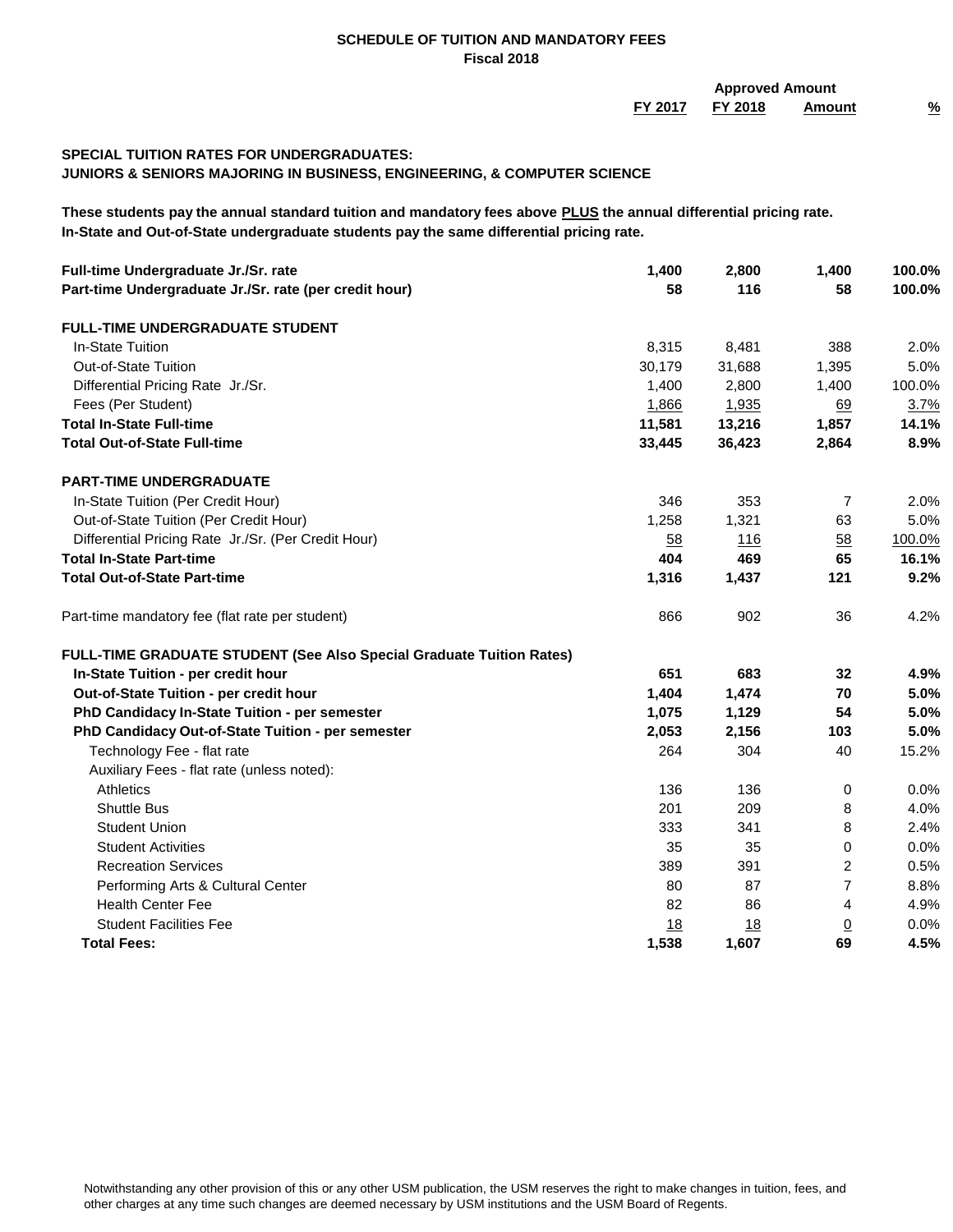|                                                                                     |         | <b>Approved Amount</b> |                |               |  |
|-------------------------------------------------------------------------------------|---------|------------------------|----------------|---------------|--|
|                                                                                     | FY 2017 | FY 2018                | <b>Amount</b>  | $\frac{9}{6}$ |  |
| <b>PART-TIME GRADUATE</b> per credit hour (See Also Special Graduate Tuition Rates) |         |                        |                |               |  |
| In-State Tuition - per credit hour                                                  | 651     | 683                    | 32             | 4.9%          |  |
| <b>Out-of-State Tuition - per credit hour</b>                                       | 1,404   | 1,474                  | 70             | 5.0%          |  |
| <b>PhD Candidacy In-State Tuition - per semester</b>                                | 1,075   | 1,129                  | 54             | 5.0%          |  |
| <b>PhD Candidacy Out-of-State Tuition - per semester</b>                            | 2,053   | 2,156                  | 103            | 5.0%          |  |
| Technology Fee - flat rate                                                          | 132     | 152                    | 20             | 15.2%         |  |
| Auxiliary Fees - flat rate (unless noted):                                          |         |                        |                |               |  |
| <b>Athletics</b>                                                                    | 136     | 136                    | $\Omega$       | $0.0\%$       |  |
| <b>Shuttle Bus</b>                                                                  | 101     | 105                    | 4              | 4.0%          |  |
| <b>Student Union</b>                                                                | 167     | 171                    | 4              | 2.4%          |  |
| <b>Student Activities</b>                                                           | 35      | 35                     | $\Omega$       | 0.0%          |  |
| <b>Recreation Services</b>                                                          | 195     | 196                    |                | 0.5%          |  |
| Performing Arts & Cultural Center                                                   | 39      | 43                     | 4              | 10.3%         |  |
| <b>Health Center Fee</b>                                                            | 41      | 43                     | $\overline{2}$ | 4.9%          |  |
| <b>Student Facilities Fee</b>                                                       | 9       | $\overline{9}$         | $\overline{0}$ | $0.0\%$       |  |
| <b>Total Fees:</b>                                                                  | 855     | 890                    | 35             | 4.1%          |  |

### **SPECIAL GRADUATE TUITION RATES:**

#### **PROFESSIONAL GRADUATE PROGRAMS:**

 **(Full-time and part-time mandatory fees are at graduate rates listed above for programs at College Park. Additional fees above the standard fees or exceptions to the standard fees are noted below.)**

#### **SCHOOL OF ARCHITECTURE**

#### **PART-TIME GRADUATE STUDENTS - per credit hour**

| Master of Real Estate Development                                |       |       |          |      |
|------------------------------------------------------------------|-------|-------|----------|------|
| In-State Tuition - per credit hour                               | 854   | 854   | $\bf{0}$ | 0.0% |
| Out-of-State Tuition - per credit hour                           | 1,163 | 1,163 | 0        | 0.0% |
| Graduate Certificate of Real Estate Development                  |       |       |          |      |
| In-State Tuition - per credit hour                               | 854   | 854   | $\bf{0}$ | 0.0% |
| Out-of-State Tuition - per credit hour                           | 854   | 854   | 0        | 0.0% |
| School of Architecture Technology Fee (per semester) - Full-Time | 100   | 100   | 0        | 0.0% |
| School of Architecture Technology Fee (per semester) - Part-Time | 50    | 50    | 0        | 0.0% |
| <b>SCHOOL OF ENGINEERING</b>                                     |       |       |          |      |
| <b>PART-TIME GRADUATE STUDENTS - per credit hour</b>             |       |       |          |      |
| Professional Masters in Engineering <sup>1</sup>                 | 888   | 932   | 44       | 5.0% |
| Distance Learning Engineering                                    | 1,098 | 1,153 | 55       | 5.0% |
| Masters in Telecommunications                                    | 1.037 | 1.089 | 52       | 5.0% |

<sup>1</sup>For remote sites, students pay a Distance Education Technology Services fee of \$150 per class. Students pay the standard Technology Fee noted above but do not pay the standard auxiliary fees.

### **COLLEGE OF EDUCATION**

| <b>PART-TIME &amp; FULL-TIME OFF-SITE GRADUATE STUDENTS - per credit hour</b> |     |     |     |         |
|-------------------------------------------------------------------------------|-----|-----|-----|---------|
| Masters of Education. Masters of Arts. Doctor of Education and                | 641 | 683 | -42 | $6.6\%$ |
| Certificate Programs <sup>2</sup>                                             |     |     |     |         |

 $2$ Students pay the standard Technology Fee noted above but do not pay the standard auxiliary fees.

## **COLLEGE OF BEHAVIORALAND SOCIAL SCIENCES**

| Joint Program in Survey Methodology (JPSM)*                                                                                                |     |       |     |     |
|--------------------------------------------------------------------------------------------------------------------------------------------|-----|-------|-----|-----|
| Tuition <sup>3</sup> (Regardless of Residency) - per credit hour                                                                           | N/A | 1.071 | N/A | N/A |
| Notwithstanding any other provision of this or any other USM publication, the USM reserves the right to make changes in tuition, fees, and |     |       |     |     |
| other charges at any time such changes are deemed necessary by USM institutions and the USM Board of Regents.                              |     |       |     |     |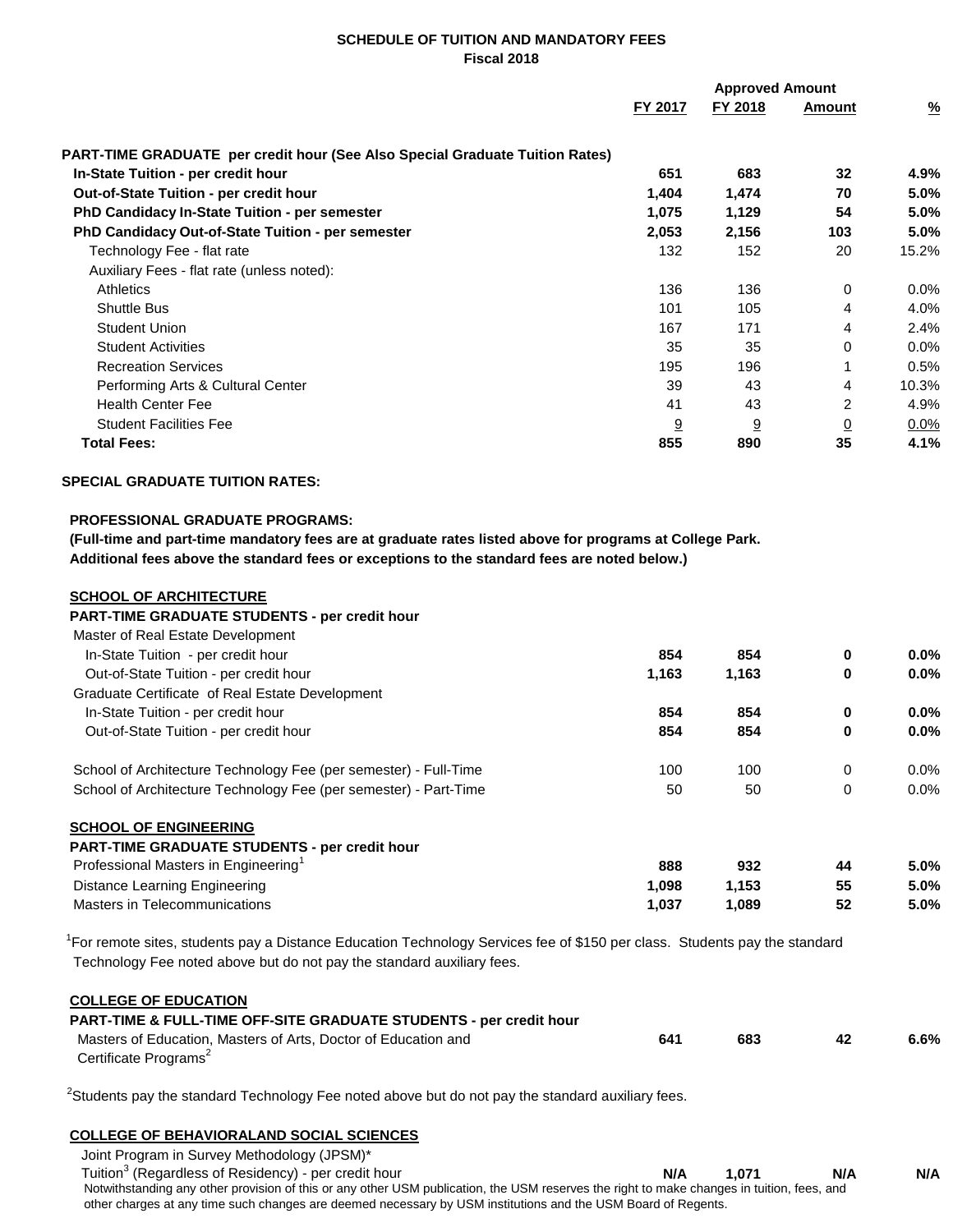|                                                                                                                                |         | <b>Approved Amount</b> |               |               |
|--------------------------------------------------------------------------------------------------------------------------------|---------|------------------------|---------------|---------------|
|                                                                                                                                | FY 2017 | FY 2018                | <b>Amount</b> | $\frac{9}{6}$ |
| * The program has been directly funded by the federal government, which will not be the case when the federal fiscal year ends |         |                        |               |               |
| September 30th.                                                                                                                |         |                        |               |               |
| <b>COLLEGE OF BUSINESS AND MANAGEMENT</b>                                                                                      |         |                        |               |               |
| <b>MBA PROGRAMS</b>                                                                                                            |         |                        |               |               |
| PART-TIME and FULL-TIME MBA (Program in College Park)                                                                          |         |                        |               |               |
| In-State Tuition - per credit hour                                                                                             | 1,658   | 1,658                  | 0             | $0.0\%$       |
| Out-of-State Tuition - per credit hour                                                                                         | 1,998   | 1,998                  | 0             | $0.0\%$       |
| MBA Association Fee (Fall only)                                                                                                | 650     | 700                    | 50            | 7.7%          |
| PART-TIME MBA PROGRAM (Offsite programs) <sup>3</sup>                                                                          |         |                        |               |               |
| Tuition - per credit hour                                                                                                      | 1,610   | 1,642                  | 32            | 2.0%          |
| PT MBA Association Fee (Fall and Spring - each semester)                                                                       | 75      | 75                     | 0             | $0.0\%$       |
| <b>MASTERS OF FINANCE (Program in College Park)</b>                                                                            |         |                        |               |               |
| In-State Tuition - per credit hour                                                                                             | 1,538   | 1,538                  | $\mathbf 0$   | $0.0\%$       |
| Out-of-State Tuition - per credit hour                                                                                         | 2,056   | 2,056                  | 0             | 0.0%          |
| MS Association Fee (Fall and Spring semester - each semester)                                                                  | 50      | 75                     | 25            | 50.0%         |
| MASTERS OF FINANCE (Offsite program) <sup>3</sup>                                                                              |         |                        |               |               |
| Tuition - per credit hour                                                                                                      | 1,675   | 1,675                  | $\bf{0}$      | 0.0%          |
| MS Association Fee (Fall and Spring - each semester)                                                                           | 50      | 75                     | 25            | 50.0%         |
|                                                                                                                                |         |                        |               |               |
| MS IN ACCOUNTING, INFORMATION SYSTEMS, MARKETING ANALYTICS, SUPPLY CHAIN MANAGEMENT,                                           |         |                        |               |               |
| BUSINESS ANALYTICS, BUSINESS & MANAGEMENT (Programs in College Park)                                                           |         |                        |               |               |
| In-State Tuition - per credit hour                                                                                             | 1,538   | 1,538                  | 0             | $0.0\%$       |
| Out-of-State Tuition - per credit hour                                                                                         | 1,945   | 1,984                  | 39            | 2.0%          |
| MS Association Fee (Fall and Spring - each semester)                                                                           | 50      | 75                     | 25            | 50.0%         |
| MS IN ACCOUNTING, INFORMATION SYSTEMS, MARKETING                                                                               |         |                        |               |               |
| ANALYTICS, SUPPLY CHAIN MANAGEMENT, BUSINESS ANALYTICS, BUSINESS & MANAGEMENT (Offsite programs) <sup>3</sup>                  |         |                        |               |               |
| Tuition - per credit hour                                                                                                      | 1,538   | 1,538                  | 0             | $0.0\%$       |
| MS Association Fee (Fall and Spring - each semester)                                                                           | 50      | 75                     | 25            | 50.0%         |
| $3$ Offsite program students pay the standard Technology Fee noted above but do not pay the standard auxiliary fees.           |         |                        |               |               |
| <b>ONLINE MBA PROGRAM</b>                                                                                                      |         |                        |               |               |
| Tuition - per credit hour                                                                                                      | 1,481   | 1,555                  | 74            | 5.0%          |
|                                                                                                                                |         |                        |               |               |
| <b>EXECUTIVE MBA PROGRAM - College Park Weekends</b>                                                                           | 119,500 | 121,900                | 2,400         | 2.0%          |
| <b>SCHOOL OF PUBLIC POLICY</b>                                                                                                 |         |                        |               |               |
| FULL-TIME & PART-TIME GRADUATE STUDENTS (including PhD)                                                                        |         |                        |               |               |
| In-State Tuition - per credit hour                                                                                             | 795     | 835                    | 40            | 5.0%          |
| Out-of-State Tuition - per credit hour                                                                                         | 1,731   | 1,818                  | 87            | 5.0%          |
| <b>EXEC MASTERS PUBLIC POLICY Weekends - total program cost</b>                                                                | 47,250  | 48,195                 | 945           | 2.0%          |
|                                                                                                                                |         |                        |               |               |
| <b>MASTERS OF ENGINEERING AND PUBLIC POLICY</b>                                                                                |         |                        |               |               |
| In-State Tuition - per credit hour                                                                                             | 795     | 835                    | 40            | 5.0%          |
| Out-of-State Tuition - per credit hour                                                                                         | 1,731   | 1,818                  | 87            | 5.0%          |
| Full & PT - Masters Policy Studies: Public Adm. (MPS-PA)                                                                       | 1,348   | 1,375                  | 27            | 2.0%          |
| (flat rate per credit hour regardless of residency status)                                                                     |         |                        |               |               |

Notwithstanding any other provision of this or any other USM publication, the USM reserves the right to make changes in tuition, fees, and other charges at any time such changes are deemed necessary by USM institutions and the USM Board of Regents.